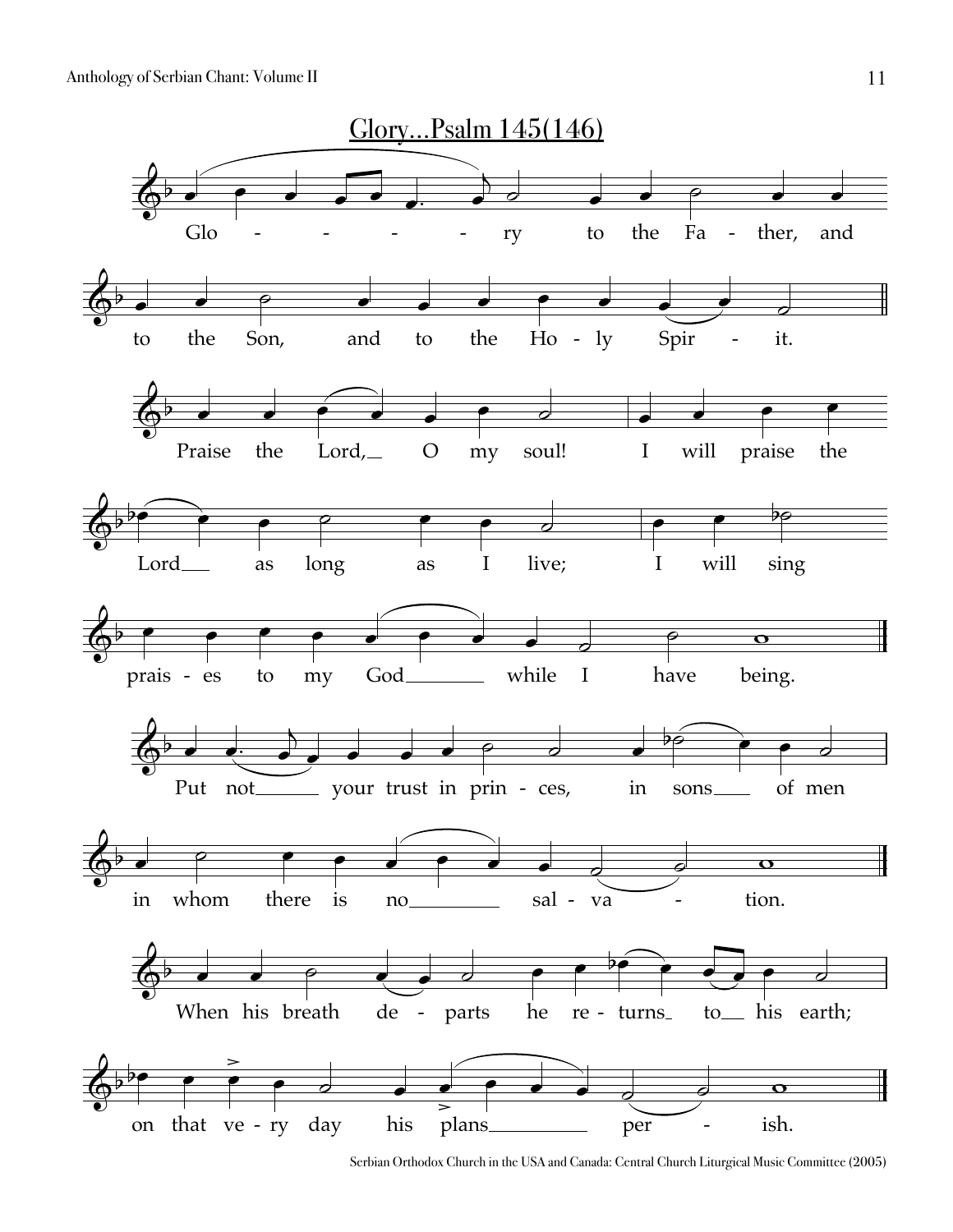

Serbian Orthodox Church in the USA and Canada: Central Church Liturgical Music Committee (2005)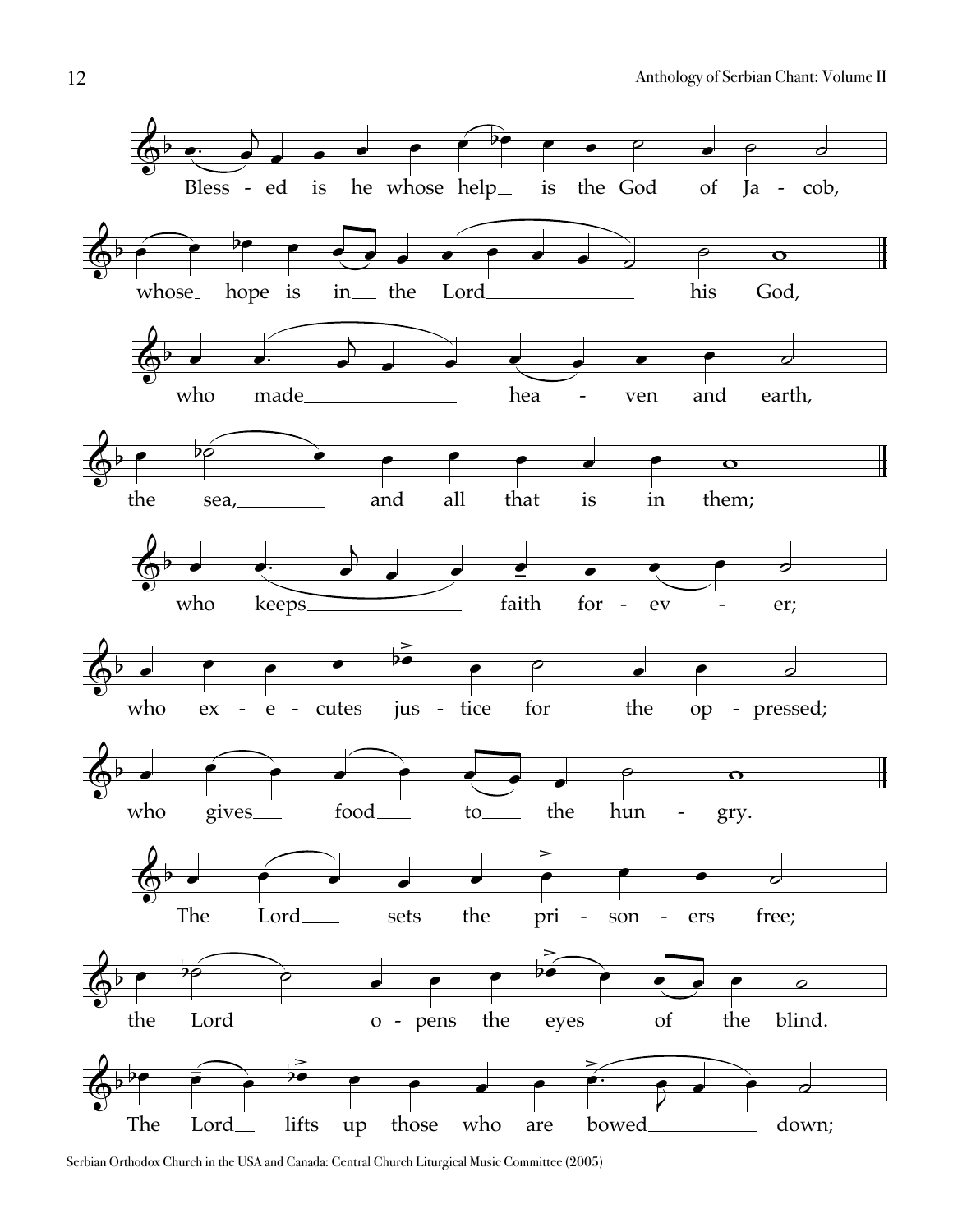Anthology of Serbian Chant: Volume II



Serbian Orthodox Church in the USA and Canada: Central Church Liturgical Music Committee (2005)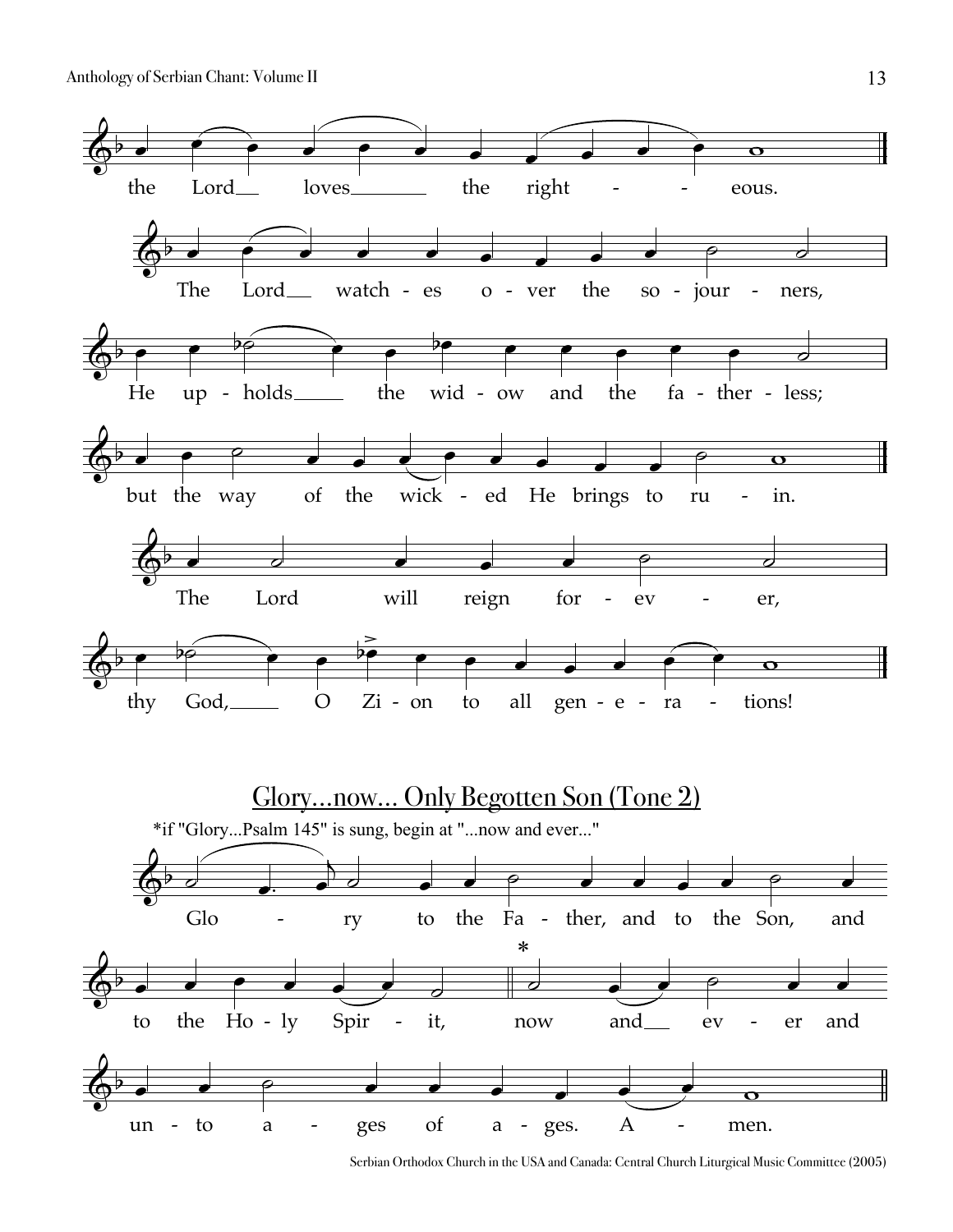

Serbian Orthodox Church in the USA and Canada: Central Church Liturgical Music Committee (2005)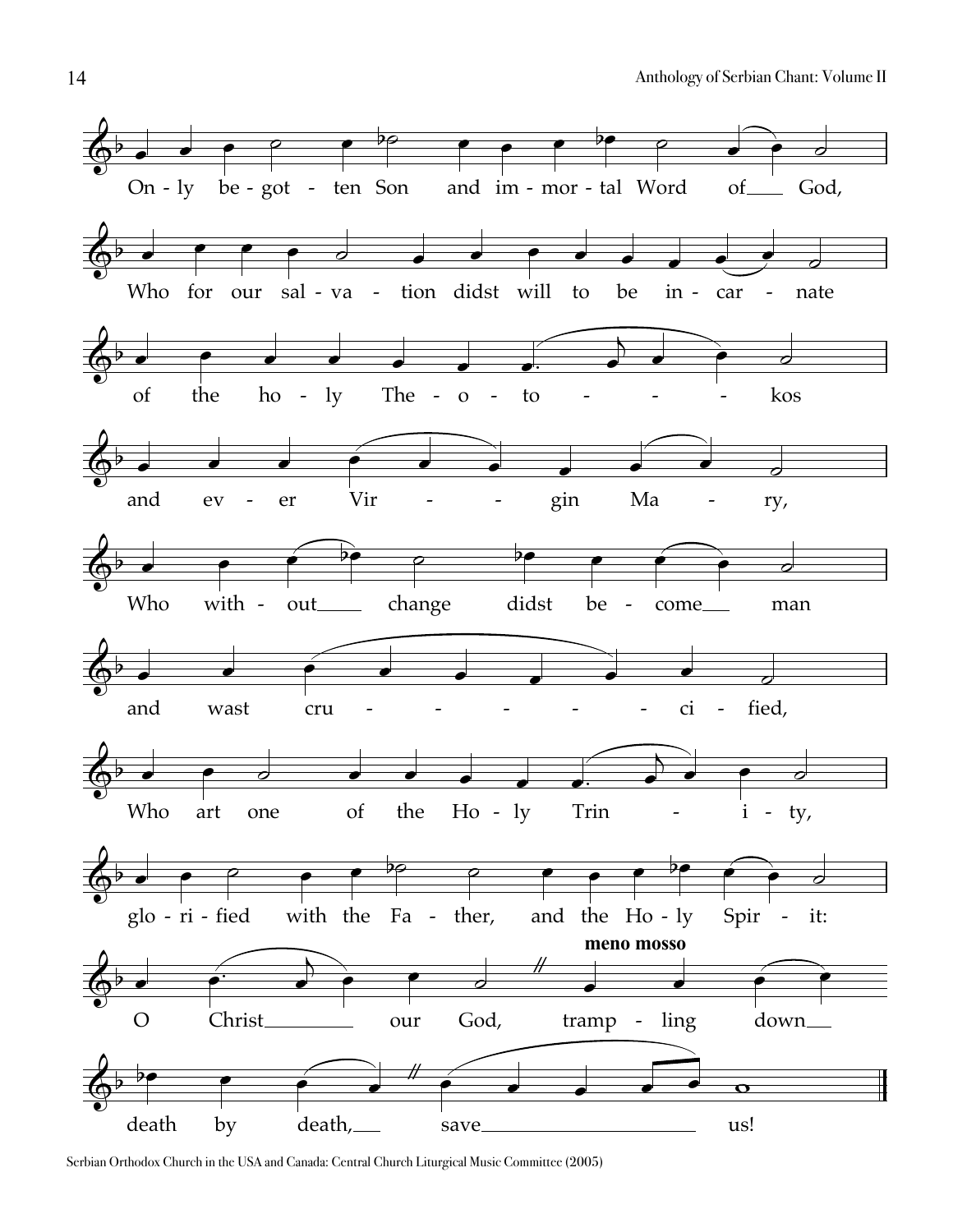

Serbian Orthodox Church in the USA and Canada: Central Church Liturgical Music Committee (2005)